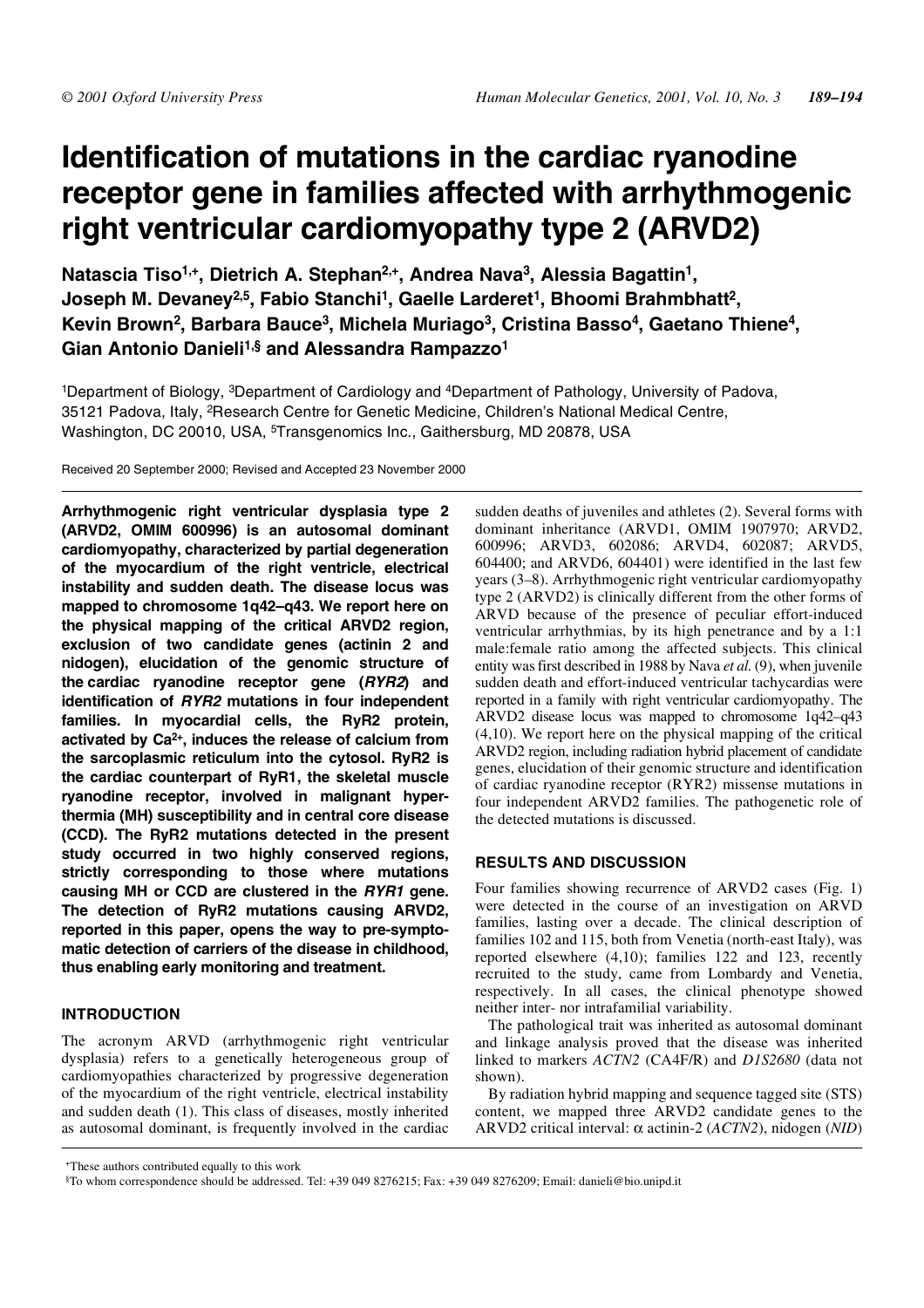

**Figure 1.** ARVD2 pedigrees and identification of non-polymorphic *RYR2* point mutations. Four pedigrees of ARVD2 families are shown, considered by the present study. The maximum cumulative lod score of 6.5 was obtained between markers  $DIS2680$  and  $DIS184$ , where  $ACTN2$  and  $RYR2$  genes are located (θ = 0, penetrance 95%; data not shown). Asterisks indicate individuals whose DNA is not available. (**A**) Families 102 and 123: SSCP analysis of PCR products from *RYR2* exon 47 shows the same electrophoretic pattern in both families, with additional bands in all the affected individuals. For simplicity, only a portion of the entire pedigree of family 102 is shown. DNA sequencing of all subjects from both families reveals an A→T transversion only in all the affected members, which changes codon 2386 from AAC to ATC, resulting in an Asn→Ile substitution. (**B**) Family 115: DNA sequencing of *RYR2* exon 49 and exon 8 in all family members reveals two transitions (C→T in exon 49 and G→A in exon 8) only in all the affected individuals, leading to the Thr2504Met and Arg176Gln substitutions, respectively. (**C**) Family 122: DNA sequencing of *RYR2* exon 15 in all family members shows a T→C transition only in all patients, resulting in a Leu→Pro substitution.

and *RYR2* (Fig. 2). ACTN2, a cardiac-specific structural protein, anchors the myofibrillar actin filaments to the Z-disc. *NID* encodes a sulfated glycoprotein tightly associated with laminin and collagen IV, probably involved in cell–extracellular matrix interactions. RyR2 has a pivotal role in calcium release from the myocardial sarcoplasmic reticulum (SR). The genomic structure of all these three genes was determined in the course of the present work by gapped BLAST comparison of cDNA sequences with the genomic DNA sequences available in GenBank. Polymerase chain reaction (PCR) primers, designed to flank each exon, were used to screen genomic DNA from patients. Single-strand conformation polymorphism (SSCP) analysis, denaturing high performance liquid chromatography (dHPLC) and direct sequencing were used to detect point mutations. The presence of intragenic deletions was assessed by semi-quantitative PCR. The investigation on *ACTN2* and *NID* failed to detect intragenic deletions. Point mutations were detected in exons 9, 10, 12 and 21 of *ACTN2*, in exons 2, 3, 8, 9, 16, 17 and 20 of *NID* and in exons 15, 28, 37 and 59 of *RYR2*. Subsequent screening performed on a series of >200 unrelated Italian controls revealed that all the detected mutations were single nucleotide polymorphisms (SNPs). However, four RyR2 mutations (R176Q, L433P, N2386I and T2504M) (Table 1) were shown to be invariably transmitted from patient to patient along generations and were never detected among their healthy relatives or among the control population. The N2386I mutation was detected in two families (nos 102 and 123) both from Monselice, a small town close to Padua (Fig. 1A). In these two families, SSCP analysis enabled us to demonstrate that two polymorphic amino acid substitutions in the RyR2 sequence (G1885E and Q2958R) were carried *in cis* with the presumed causative mutation and the disease, defining a rare haplotype on which the mutation occurred. The extended haplotype, defined by shared alleles at markers *D1S2680*, *D1S1680*, *ACTN2* and *D1S184*, spans at least 12 cM. This situation suggests the existence of a relatively recent common ancestor for the two apparently independent ARVD families. In family 115, two different nonpolymorphic variants (R176Q and T2504M) were shown to co-segregate with the affected phenotype (Fig. 1B). Affected members of family 122 inherited the mutation L433P and the polymorphic amino acid substitution G1885E on the same allele (Fig. 1C).

The *RYR2* gene, encompassing 105 exons, encodes the 565 kDa monomer of a tetrameric structure interacting with four 12 kDa FK-506 binding proteins (FKBP12.6). Ryanodine receptor function is fundamental for intracellular calcium homeostasis and for excitation–contraction (EC) coupling (11). The RyR2 protein is thought to function by physically linking to the dihydropyridine (DHP) receptor of the t-tubule.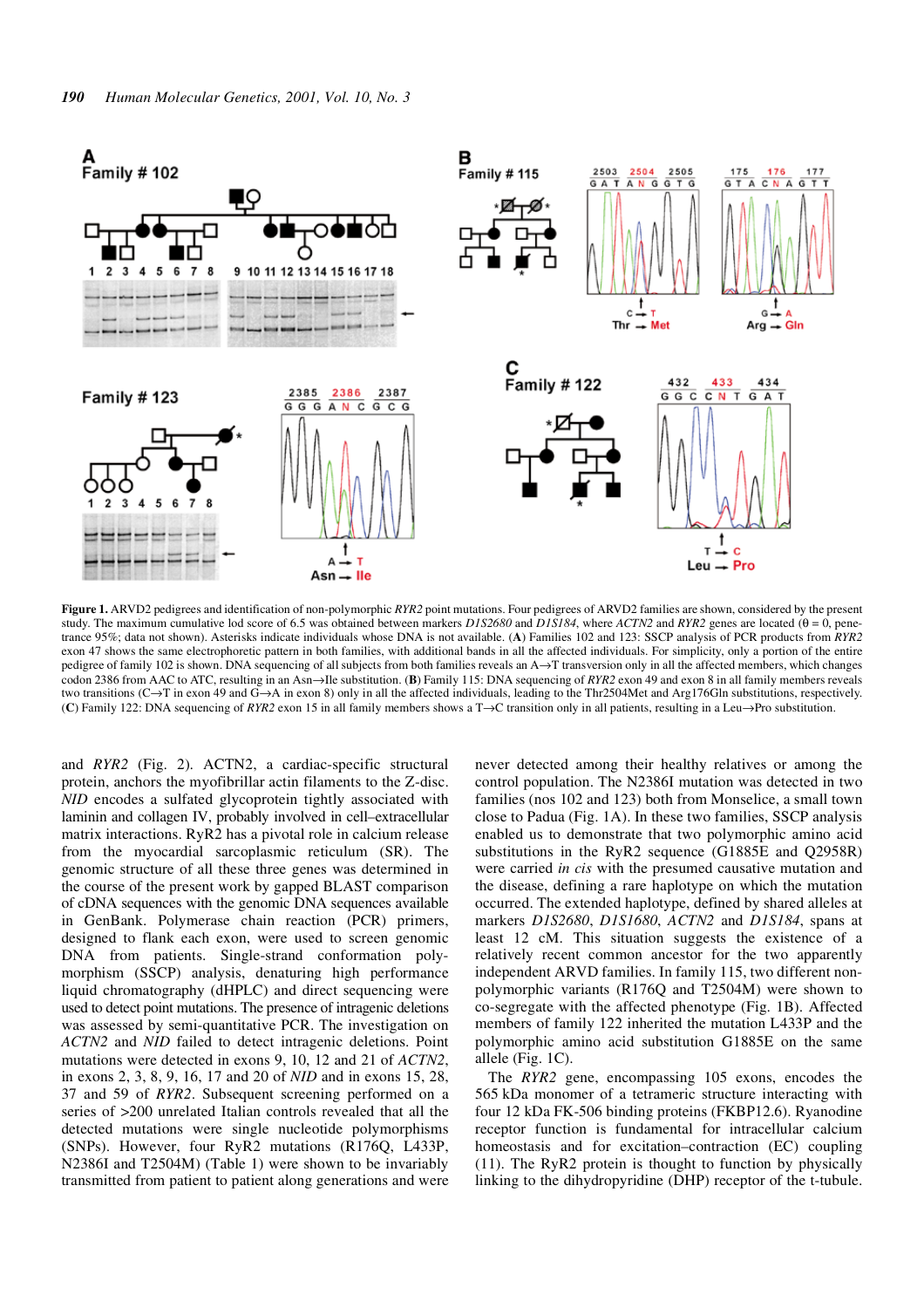

**Figure 2.** Genetic and physical map of the ARVD2 region. Three ARVD2 candidate genes (shaded) and 13 microsatellites from the 1q42–q44 region were ordered by combining linkage mapping data with information from radiation hybrid mapping and STS-content mapping of CEPH YACs (solid bars) and RPCI PAC clones (hatched bars). Cytogenetic localizations are based on map data from the LDB. The indicated ARVD2 critical region includes the most tightly linked markers to the disease and spans a 12 cM/12 cR/4 Mb chromosomal segment.

In myocardial cells, DHP receptor protein, activated by plasma membrane depolarization, induces a Ca<sup>2+</sup> influx. The RyR2 protein, activated by  $Ca^{2+}$ , induces the release of calcium from the SR into the cytosol.

All four missense mutations detected in RyR2 in ARVD2 patients resulted in substitutions involving amino acids highly conserved through evolution (Fig. 3). In all cases, the missense mutations occurred in the cytosolic portion of the molecule. It is interesting to note that mutations detected in RyR2 by the present study cluster in two regions where mutations causing malignant hyperthermia (MH) or central core disease (CCD) are also clustered in the corresponding skeletal muscle ryanodine receptor gene (*RYR1*) (12) (Fig. 4). In particular, R176Q exactly corresponds to the RyR1 Arg163Cys mutation, for which functional studies are available (13). These mutations are believed to unblock the channel, resulting in hyperactivation/ hypersensitization effects (14).

The four RyR2 mutations reported here occurred in domains of the protein which are critical for the regulation of the calcium channel. In particular, two of them (N2386I and T2504M) are in a domain known to interact with FKBP12.6, the regulatory subunit that stabilizes the RyR2 channel (15). These mutations should make the channel more sensitive to agonists. The positive response of ARVD2 to beta-blockers, observed in our series of patients, seems to point in this direction.

Our hypothesis is that the RyR2 missense mutations might alter the ability of the calcium channel to remain closed and thus, on physical perturbation (i.e. membrane depolarization or mechanical stress), allow calcium to leak from the channel and promote a massive SR calcium release. This might be viewed as a gain of function, which is in agreement with the dominant inheritance.

Mutations enabling the RyR2 channel to open spontaneously are expected to produce a loss of EC coupling. Moreover, imbalance of the intracellular calcium homeostasis is expected to trigger apoptosis and/or cellular necrosis. Indeed, apoptosis was reported in ARVD (16,17). Impairment of intracellular  $Ca<sup>2+</sup>$  release mechanism due to RyR2 mutations would probably be exacerbated by increased heart rate and by volume

| Family no.  | Exon no. |                    | Amino acid change <sup>a</sup> Nucleotide change <sup>b</sup> | Consequence          | Protein domain    | Verification method |
|-------------|----------|--------------------|---------------------------------------------------------------|----------------------|-------------------|---------------------|
| 102 and 123 | 47       | N2386I             | $7157A \rightarrow T$                                         | Missense<br>mutation | FKBP12.6 domain   | SSCP/sequencing     |
| 115         | 49       | T2504M             | $7511C \rightarrow T$                                         | Missense<br>mutation | FKBP12.6 domain   | Sequencing          |
| 115         | 8        | R <sub>176</sub> O | $527G \rightarrow A$                                          | Missense<br>mutation | Cytosolic portion | dHPLC/sequencing    |
| 122         | 15       | <b>LA33P</b>       | $1298T \rightarrow C$                                         | Missense<br>mutation | Cytosolic portion | dHPLC/sequencing    |

**Table 1.** Non-polymorphic *RYR2* mutations detected in ARVD2 patients

<sup>a</sup>Numbering of the amino acids refers to the RyR2 peptide sequence S72269.

bNumbering of the nucleotides refers to *RYR2* cDNA sequence NM\_001035, with the first nucleotide of ATG initiation codon as 1.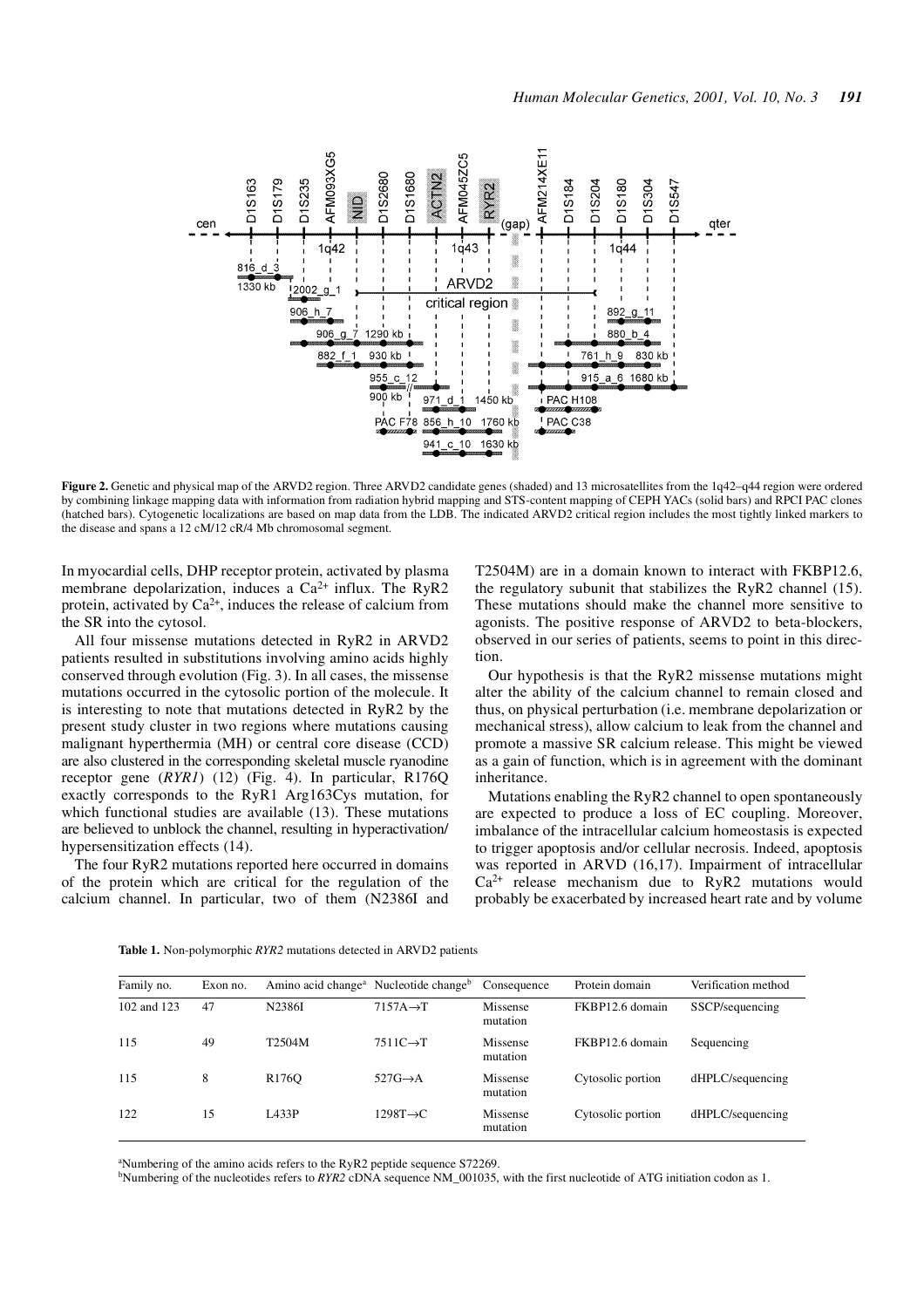|                             | R1760              | L433P                                | N2386I                                          | T2504M                 |
|-----------------------------|--------------------|--------------------------------------|-------------------------------------------------|------------------------|
| RyR2 human                  | RSEGEKVRVGDDLIL    | LFNRFIRGLDALSKKAK //                 | <b>DDTIHMGNAIMTFYS</b>                          | RAAASLDTAALSATD        |
| RyR2 rabbit                 | RSEGEKVRVGDDLIL    | LFNRFIRGLDALSKKAK /                  | DDTIHMGNAIMTFY                                  | RAAASLDTAALSATD        |
| $R$ y $R$ $\alpha$ bullfroq | RSEGEKVRIGDDLIL    | LFNIFIKGLDSLNGKNK //                 | ENRVHIGNAIMSFYA                                 | RAAASLDTAAFSTTE        |
| $RyR\beta$ bullfroq         | RSEGEKVRIGDDLIL // | LFSOFISDLDSLTGNNR                    | <b>EEIVHMGNAIMSFYS</b><br>$\frac{1}{2}$         | RASASLDTASLSVTE        |
| RyR1 human                  | RSEGEKVRVGDDILL    | LYNOFIKSLDSFSGKPR                    | ENRVHLGHAIMSFYA<br>$\left\langle \right\rangle$ | RAAASLDTATESTTE<br>77  |
| RyR1 piq                    | RSEGEKVRVGDDLIL    | LYNHFIKGLDSFSGKPR                    | <b>ENRVHIGHAIMSFYA</b>                          | RAAASLDTATESTTE<br>77  |
| RyR1 rabbit                 | RSEGEKVRVGDDLIL // | LFNOFIKGLDTLSGKNK                    | ENRVHIGHAIMSFYA<br>$\frac{1}{2}$                | RAAASLDTATESTTE<br>77  |
| RyR1 fish                   | RSEGEKVRVGDDLIL // | LFNOFIKGLDTLSOKNK //                 | <b>ENRVHIGNAIMSFYS</b>                          | RAAASLDTVAESTTE<br>-17 |
| RyR3 human                  | RSEGEKVRIGDDLIL // | LFSOFVSG------NNR                    | <b>EEIVHMGNAIMSFYS</b><br>$\prime$              | RASASLDTVSLSTTE        |
| RyR3 vison                  | RSEGEKVRIGDDLIL // | LFSOFWSG------NNR                    | <b>EEIVHMGNAIMSFYS</b><br>$\prime$ ,            | <b>RASASLDTVSLSTTE</b> |
| RyR3 rabbit                 | RSEGEKVRIGDDLIL // | LFSOFVSG------NNR                    | <b>EETVHMGNAIMSFYS</b><br>$\prime$              | RASASLDTVALSTTE        |
| RvR3 chicken                |                    | RSEGEKVRIGDDLIL // LFSOFISG------NNR | <b>EEIVHMGNAIMSFYS</b><br>$\frac{1}{2}$         | <b>RASASLDTVSLSTTE</b> |

Figure 3. Conservation of the RyR2 regions where ARVD2 mutations were detected. Amino acid sequence alignments of different RyRs from various species are shown for each protein segment where non-polymorphic RyR2 mutations occurred. Amino acids divergent from hRyR2 are shaded. The positions of Arg176, Leu433, Asn2386 and Thr2504 ARVD2 mutations are indicated by arrows. RyR2 sequences were reported so far only for humans and rabbits. According to protein pattern identification analysis, the Leu433Pro substitution introduces a destabilizing amino acid residue in a predicted α-helix domain. Threonine 2504 is phosphorylated by CKI and GSK3 in all vertebrates, according to the consensus sequences Sp/Tp-X2-3-S/T-X and X-S/T-X-X-X-Sp, respectively. The substitution by a methionine in ARVD2 family 115 would introduce a defect in phosphorylation.



Figure 4. Schematic representation of the human RyR2 monomer and mutations identified in ARVD2 patients. The main features of the RyR2 protein are represented to scale. The predicted structure, very similar to that reported for RyR1, includes a cytoplasmic and a transmembrane region, separated by a calcium binding domain. Boxes represent the FKBP12.6 and calcium binding sites and the six transmembrane domains crossing the SR membrane. Arrows indicate the position of the four mutations detected in the present study in ARVD2 patients, whereas stars show the position of four missense polymorphisms found in ARVD2 families and the control population. The figure also indicates the RyR2 portions corresponding to three RyR1 MH/CCD regions, where most reported RyR1 point mutations linked to MH and CCD were detected (12).

overload, which should mostly affect the right ventricle because of the different thickness of the free wall. Therefore, physical exercise, which implies both increase of the heart rate and right-ventricular volume overload, might represent an important trigger of degenerative pathways and of the peculiar electrical instability observed in ARVD2.

The possibility that halogenated anesthetics could trigger an adverse response in ARVD2 patients, as in MH/CCD carriers, cannot be ruled out at present. In a recent report on the retrospective analysis of 50 cases of sudden unexpected perioperative deaths, arrhythmogenic right ventricular cardiomyopathy was detected in 18 subjects (18), but it was impossible to establish how many of them were ARVD2.

A mutation in plakoglobin (19) was detected in Naxos disease (OMIM 601214), an autosomal recessive syndrome characterized by palmoplantar keratoderma, woolly hairs and an arrhythmogenic cardiomyopathy mimicking ARVD. The authors suggested that ARVDs could arise from the disruption of the functional integrity of the cell adhesion complex. According to present data, this hypothesis seems not to hold true, at least for ARVD2.

The detection of RyR2 mutations causing ARVD2, reported in this paper, opens the way to pre-symptomatic detection of carriers of the disease. In families in which a single ARVD2 case was diagnosed, DNA tests could reveal which infants are carriers, thus enabling early monitoring and treatment. Moreover, the discovery that RyR2 is involved in ARVD2 might possibly lead to a specific and effective pharmacological treatment.

## **MATERIALS AND METHODS**

## **Patients**

Families with recurrence of ARVD2 were identified at the Department of Cardiology of the University of Padova (Italy). Diagnostic criteria were according to McKenna *et al.* (20). The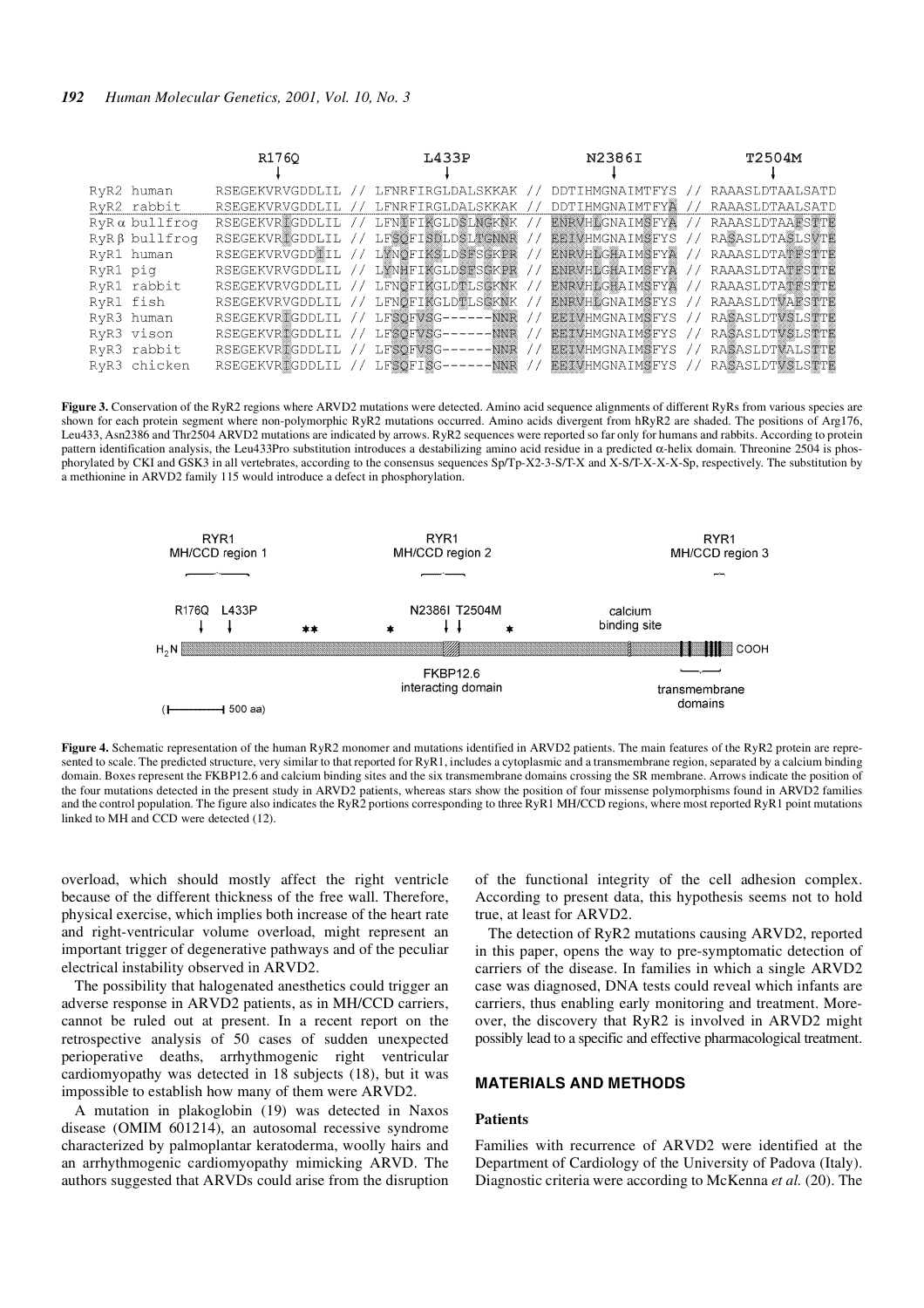following non-invasive investigations were also performed on apparently healthy relatives: clinical examination, chest X-ray, 12-lead electrocardiograph (ECG), 24 h ambulatory ECG, signal-averaged ECG (SAECG), stress test and two-dimensional and Doppler echocardiography.

Subjects were classified as affected or unaffected. Those showing minor clinical findings, insufficient for diagnosis, were classified as uncertain.

#### **Linkage studies**

Genomic DNA samples were amplified by PCR using markers obtained from the Généthon and Genome Data Base (GDB) list of microsatellites or commercially available from Isogen Bioscience and Perkin-Elmer ABI PRISM, followed by electrophoresis on an ABI 373 automatic sequencer with automatic allele sizing using the GeneScan software (Applied Biosystems). Two-point linkage analyses were performed by the program MLINK of the LINKAGE software (version 5.2). For the multipoint analyses, the programs FASTLINK and FASTMAP were used. Information on the location of the different markers and genes on chromosome 1 map was obtained from the OMIM, GDB, Location Database (LDB) and WI/MIT databases (http://www.ncbi.nlm.nih.gov/omim/ ; http:// www.gdb.org ; http://cedar.genetics.soton.ac.uk/public\_html/ ldb.html ; http://www-genome.wi.mit.edu ). For linkage calculations, the penetrance value was set to 95%.

## **Physical mapping of the 1q42–q43 region**

CEPH yeast artificial chromosome (YAC) clones belonging to the 1q42–q43 region, selected according to the WI/MIT database information about their location, were kindly provided by the DIBIT Centre (Milan, Italy). The YAC contig was assembled by STS content, using 16 markers (primer sequences available at Généthon and GDB databases). CEPH and ICI YAC clones close to the central gap of the contig and positive to *ACTN2* and *RYR2* genes were selected by PCR-based library screening. Reciprocal position of markers and candidate genes was established by integrating linkage data, radiation hybrid mapping (Genebridge4 Panel; Research Genetics) and PAC library screening (RPCI PAC library; UK-HGMP Centre, http://www-hgmp.mrc.ac.uk ).

## **Bio-informatic analysis on candidate genes and primer design**

The genomic structures of *ACTN2*, *NID* and *RYR2* were determined and primers designed for amplification from genomic DNA for mutation screening. The set of intronic primer pairs for mutation screening of *ACTN2* (GenBank accession no. AJ249756) had been described previously. The genomic structures of *NID* and *RYR2* genes were determined by direct comparison of their full-length cDNAs with the sequence of human chromosome 1 genomic clones, retrieved from the GenBank/htgs database (http:// www.ncbi.nlm.nih.gov ) by BlastN search. *NID*-specific primer pairs for the 20 exons of the gene were designed for the cDNA sequence (GenBank accession no. M30269) and for the genomic clone RP4-746D2 (GenBank accession no. AL122018). RYR2-specific oligonucleotides for the 105 exons were designed by comparing the cDNA sequence (GenBank accession no. NM\_001035) to nine overlapping genomic clones, sequenced at the WI/MIT Institute and at the Sanger Centre (GenBank accession nos AC074231, AC007990, AL445473, AC022248, AL354663, AC069110, AL365332, AL359924 and AL358212) (http://www-genome.wi.mit.edu ; http://www.sanger.ac.uk ).

PCR primers were designed by the OLIGO and PRIMER3 programs (http://www-genome.wi.mit.edu ). All the primer sequences are available at http://telethon.bio.unipd.it/ ARVDnet/molgen\_arvd2.html ). The genomic structure of the *RYR2* gene is available from GenBank (accession nos AJ300340–AJ300444). The possible effect of amino acid changes on the structure of the RyR2 protein was assessed by BlastP comparison of RyR2 with other human, vertebrate and invertebrate RyR sequences. Protein pattern identification was performed by PIX analysis (http://www.hgmp.mrc.ac.uk ) and Phosphobase search.

#### **Mutation screening**

Mutation screening was performed by direct sequencing, SSCP and dHPLC. Each exon was amplified from patient genomic DNA, purified (PCR Product Pre-Sequencing kit; USB) and sequenced using the BIG DYE dideoxy-terminator chemistry (Perkin Elmer) on an ABI 377 DNA sequencer (PE Applied Biosystems). Chromas 1.5 software (Technelysium) and LASERGENE package computer programs (DNASTAR) were used to edit, assemble and translate sequences. For each PCR fragment, dHPLC analysis was performed on a Transgenomic Wave DNA Fragment Analysis System using a DNASep column (Transgenomic). Column temperatures were calculated based on sequence and length in base pairs of the product using the WAVEmaker software. The separation conditions for analysis were a flow rate of 0.9 ml/min and a gradient (%B per min) adjusted to elute the amplicon between 3.5 and 6 min (see http://stephan.childrens-research.org for dHPLC programs for each amplicon). Samples were assumed to be heteroduplexes due to the dominant nature of the disease and unaffected DNA was not spiked into each reaction. SSCP analysis for *in cis* point mutations was performed under the following conditions: 5 µl of a 35 cycle PCR mixture was denatured and separated on a non-denaturing 10% polyacrylamide gel (29:1 acrylamide:bisacrylamide, 5% glycerol), in  $1 \times$  TBE buffer at room temperature. Single strand conformations were detected by silver staining. Intragenic deletions were tested for by amplifying single exons of each candidate gene by multiplex semiquantitative PCR: 100 ng of genomic DNA were used as template in 12.5 µl of  $1 \times PCR$  buffer (16.6 mM ammonium sulfate, 67 mM Tris–HCl pH 8.3, 0.01% Tween-20, 1.5 mM magnesium chloride), containing a set of three primer pairs (each oligonucleotide at 800 nM), dNTPs at 100  $\mu$ M and 0.5 U of Exper*Taq* polymerase (Experteam). Cycling conditions (denaturation at 94°C for 1 min, annealing at the working temperature for 1 min, extension at 72°C for 1 min) were repeated 18–22 times. After PCR, 12 µl of reaction mixture were separated on a 8% non-denaturing polyacrylamide gel. The gels were then silver-stained and dried.

#### **Population screening**

In order to verify the occurrence of the detected mutations as normal variants within the Italian population, SSCP analysis